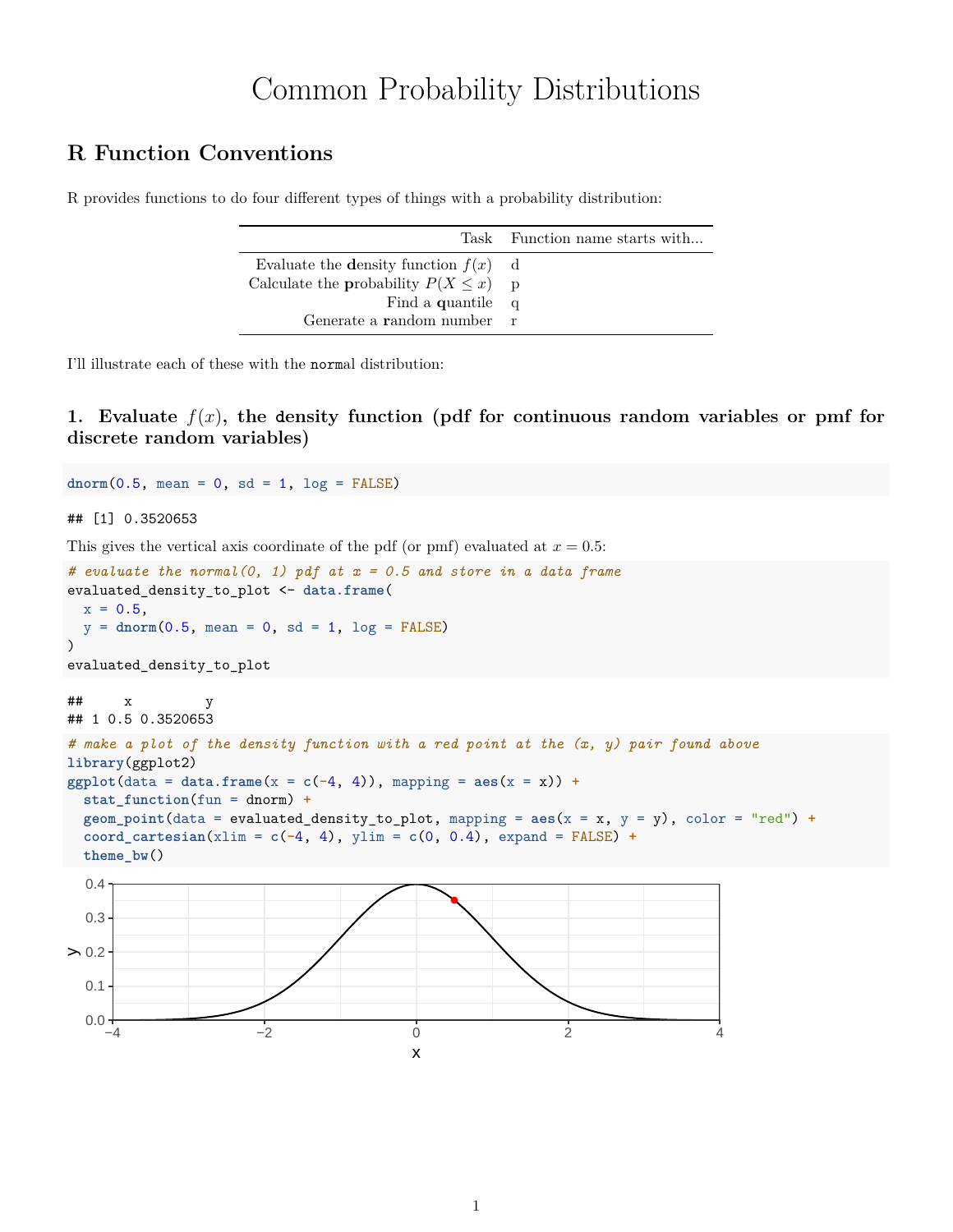**2.** Calculate  $P(X \leq q)$ , the probability that a value drawn from this distribution is less **than** *q*

```
\text{pnorm}(0.5, \text{mean} = 0, \text{sd} = 1, \text{log} = \text{FALSE})## [1] 0.6914625
This calculates P(X \leq 0.5) if X \sim \text{Normal}(0, 1), the shaded area below:
x_{grid} < - \text{ seq}(\text{from} = -4, \text{ to } = 0.5, \text{ length} = 101)region_to_shade <- data.frame(
  x = c(-4, x_grid, 0.5),
  y = c(0, dnorm(x_grid, mean = 0, sd = 1, log = FALSE), 0)
)
ggplot(data = data.frame(x = c(-4, 4)), mapping = aes(x = x)) +
  stat_function(fun = dnorm) +
  geom_polygon(
    mapping = \text{aes}(x = x, y = y),
    fill = "cornflowerblue",
    data = region_to_shade) +
  geom_vline(xintercept = 0.5) +
  \text{coord\_cartesian(xlim = c(-4, 4), ylim = c(0, 0.45), expand = FALSE) +}theme bw() +ggtitle<sup>("pnorm: find the shaded area if you know the location of the vertical line\nqnorm: find the location</sup>
```




**3.** Find quantiles: For a given number *p*, find the value q such that  $P(X \le q) = p$ 

**qnorm**(0.6914625, mean = 0, sd = 1, log = FALSE)

#### ## [1] 0.5000001

This calculates the location of the vertical line in the plot above, given that the area to the left of that line is 0.6914625:  $P(X \leq ?) = 0.6914625$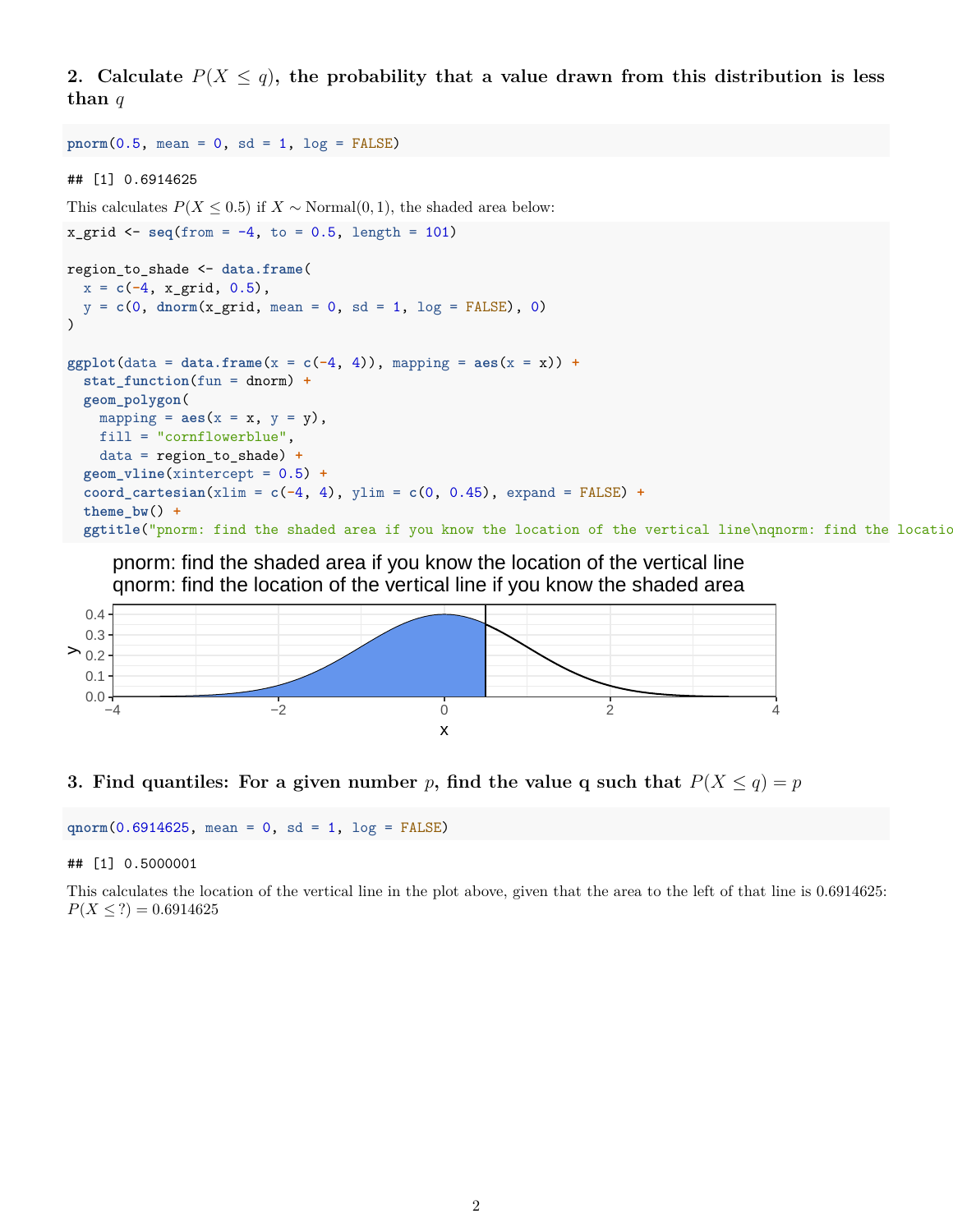## **4. Generate random numbers**

```
rnorm(n = 5, mean = 0, sd = 1)## [1] -1.6494928 -2.3563596 0.6839980 -0.5959463 0.8583114
If we want to plot these values using ggplot2, it's convenient to store them as a variable in a data frame:
# set a seed for random number generation so that I get reproducible results
set.seed(59749)
# create a new data frame called data_to_plot, with one variable in it: x
data_to_plot <- data.frame(
  x = rnorm(n = 100, mean = 0, sd = 1))
# make a plot
ggplot(data = data_to.plot, mapping = aes(x = x)) +geom_histogram(mapping = aes(y = ..density..),
    fill = "cornflowerblue",
    bins = 15) +
  stat_function(fun = dnorm) +
  theme_bw()
```
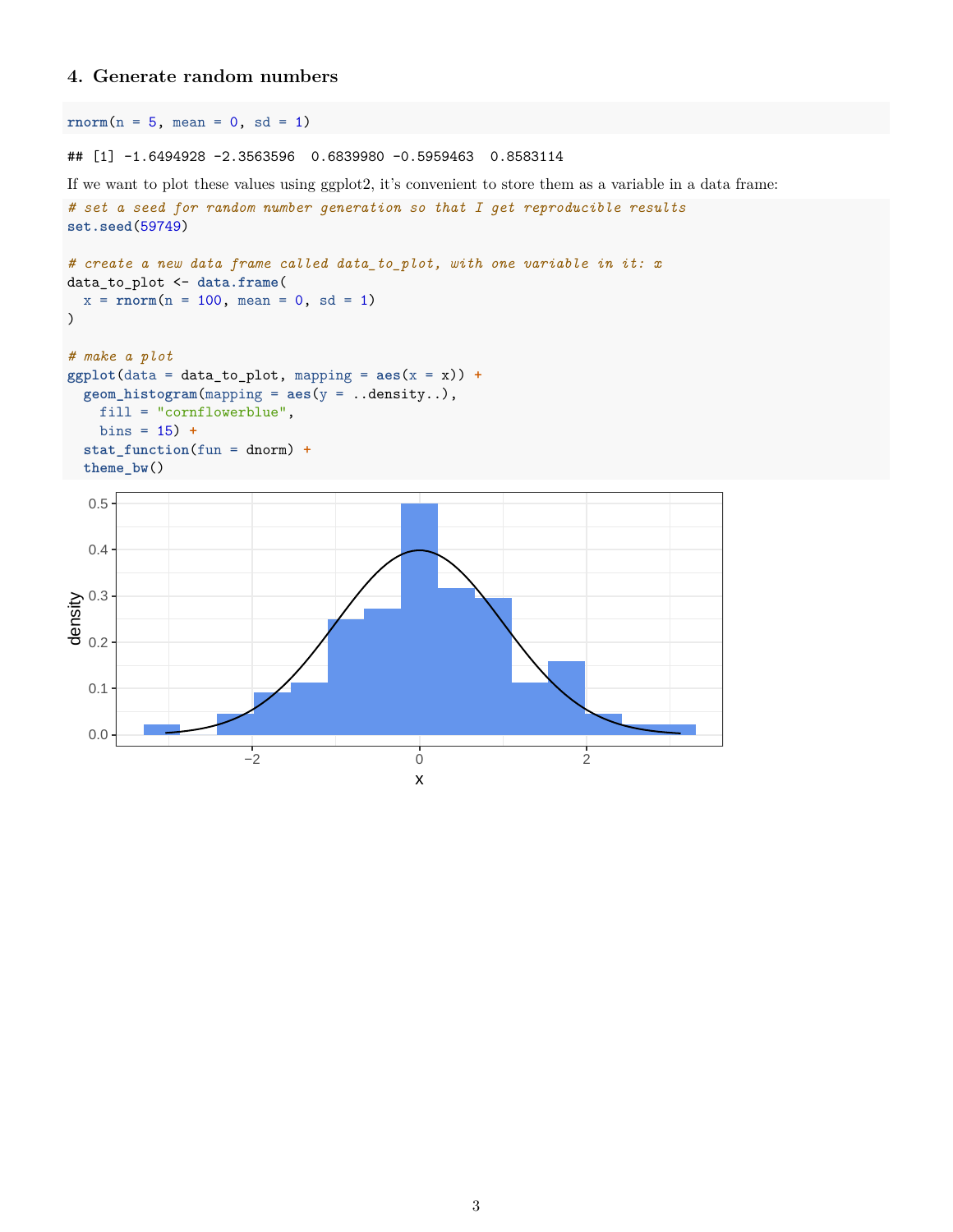# **Discrete Distributions**

# **Bernoulli**(*p*)

 $X =$  the result of a single experiment with one of two outcomes ("success", coded as 1, or "failure", coded as 0), where the probability of success is *p*.

|                   | parameters $p =$ probability of success                          |
|-------------------|------------------------------------------------------------------|
|                   | p.f. $f(x p) = p^x(1-p)^{(1-x)}$                                 |
| Mean $p$          |                                                                  |
| Variance $p(1-p)$ |                                                                  |
|                   | R functions dbinom(, size = 1, prob = p), pbinom, qbinom, rbinom |

# **Binomial**(*n, p*)

 $X =$  the total number of successes in *n* independent and identically distributed Bernoulli trials, each with probability of success *p*.

|           | parameters $n =$ number of trials, $p =$ probability of success  |  |  |
|-----------|------------------------------------------------------------------|--|--|
|           | p.f. $f(x n, p) = {n \choose r} p^x (1-p)^{(n-x)}$               |  |  |
| Mean $np$ |                                                                  |  |  |
|           | Variance $np(1-p)$                                               |  |  |
|           | R functions dbinom(, size = n, prob = p), pbinom, qbinom, rbinom |  |  |

#### **Uniform**(*a, b*)

 $X =$  an integer between *a* and *b* (inclusive), where each integer from *a* to *b* is equally likely.

|                      | parameters $a:$ lower endpoint, $b:$ upper endpoint                           |
|----------------------|-------------------------------------------------------------------------------|
|                      | p.f. $f(x a, b) = \frac{1}{b-a+1}$                                            |
| Mean $\frac{a+b}{2}$ |                                                                               |
|                      | Variance $\frac{(\bar{b}-a)(b-a+2)}{a}$                                       |
| R functions          | No specific d, p, or q functions. For random number generation, you could use |
|                      | sample(seq(from = a, to = b, by = 1), size = n, replace = TRUE)               |

#### **Geometric**(*p*)

 $X =$  the number of failures that occur before the first success in a sequence of independent and identically distributed Bernoulli trials.

|                            | parameters $p \in (0,1)$ : probability of success on each trial                 |  |  |
|----------------------------|---------------------------------------------------------------------------------|--|--|
|                            | p.f. $f(x p) = p(1-p)^x$                                                        |  |  |
| Mean $\frac{1-p}{p}$       |                                                                                 |  |  |
| Variance $\frac{1-p}{n^2}$ |                                                                                 |  |  |
|                            | R functions $\deg$ om $(\ldots, \text{prob} = p, \ldots)$ , pgeom, qgeom, rgeom |  |  |

Be careful – there are other parameterizations used in other sources.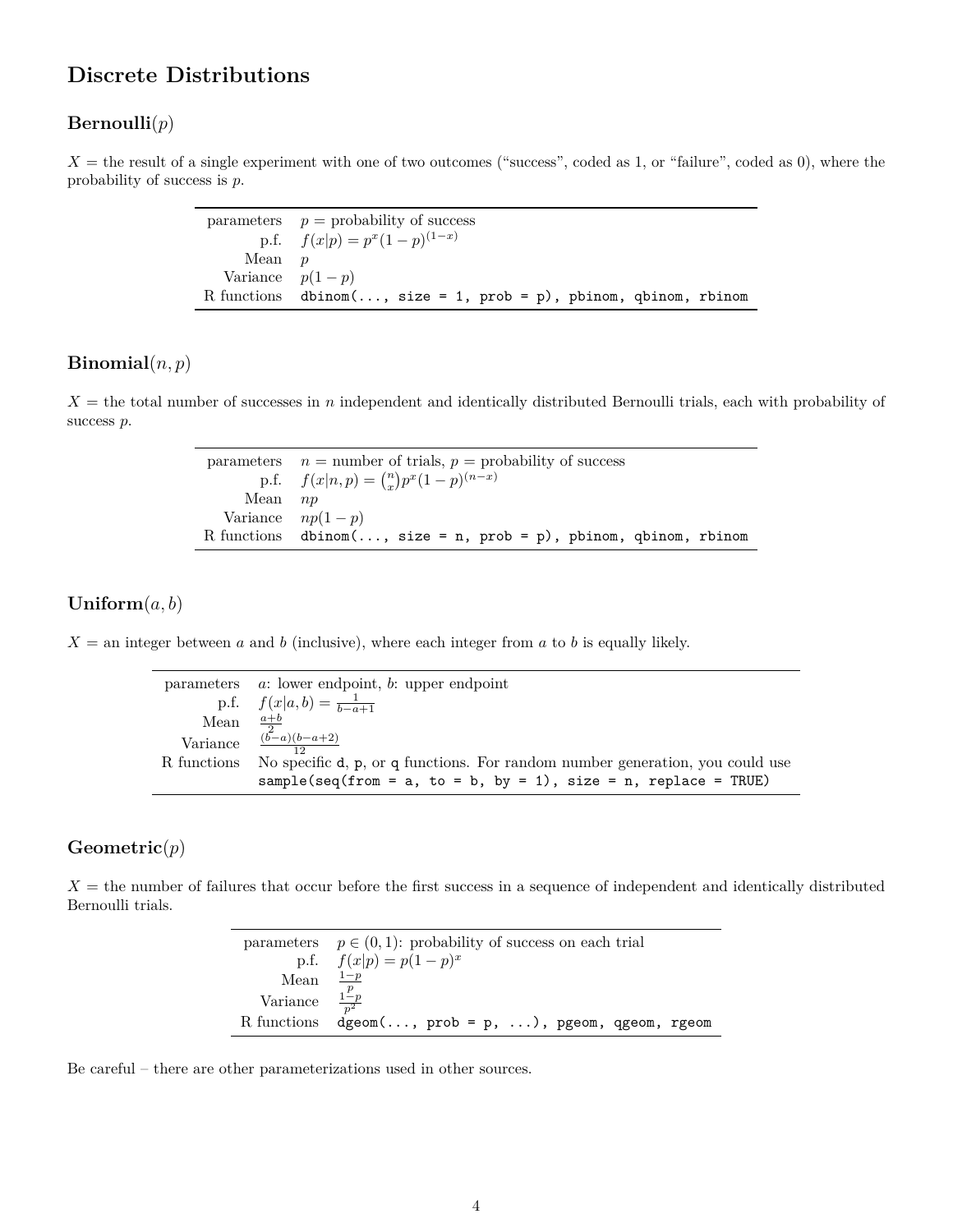# **Negative Binomial**(*r, p*)

*X* = the number of failures which occur in a sequence of independent and identically distributed Bernoulli trials before *r* successes occur.

|                               | parameters $r > 0$ : target number of successes, $p > 0$ = probability of success on each trial |  |
|-------------------------------|-------------------------------------------------------------------------------------------------|--|
|                               | p.f. $f(x r, p) = {r+x-1 \choose r} p^r (1-p)^x$                                                |  |
| Mean                          | $r(1-p)$                                                                                        |  |
| Variance $\frac{r(1-p)}{n^2}$ |                                                                                                 |  |
| R functions                   | dnbinom $(, size = r, prob = p, )$ , pnbinom, qnbinom, rnbinom                                  |  |

Be careful – there are multiple other parameterizations used in other sources.

# **Hypergeometric**(*A, B, n*)

*X* = the number of successes in *n* draws (without replacement) from a finite population that contains exactly *A* successes and *B* failures.

| parameters  | A: number of successes in the population, $B$ : number of failures in the population, |
|-------------|---------------------------------------------------------------------------------------|
|             | $n:$ sample size                                                                      |
|             | p.f. $f(x A, B, n) = \frac{\binom{A}{x}\binom{B}{n-x}}{\binom{A+B}{n}}$               |
|             |                                                                                       |
|             | Mean $\frac{nA}{A+B}$<br>Variance $\frac{nAB}{(A+B)^2}\frac{A+B-n}{A+B-1}$            |
| R functions | dhyper(, $m = A$ , $n = B$ , $k = n$ , ), phyper, qhyper, rhyper                      |

#### $Poisson(\lambda)$

 $X =$  the number of events occurring in a fixed interval of time or space if these events occur with a known constant rate and independently of the time since the last event.

|                    | parameters $\lambda$ : rate parameter                       |
|--------------------|-------------------------------------------------------------|
|                    | p.f. $f(x \lambda) = e^{-\lambda} \frac{\lambda^x}{x!}$     |
| Mean $\lambda$     |                                                             |
| Variance $\lambda$ |                                                             |
|                    | $R$ functions dpois(, lambda = lambda), ppois, qpois, rpois |

**Multinomial** $(n, p)$ , where  $p = (p_1, p_2, \ldots, p_k)$ 

 $X = (X_1, X_2, \ldots, X_k)$  = the vector of counts for how many observations fell into each of *k* categories in a sample of *n* independent trials where the item sampled in each trial falls into category  $j$  with probability  $p_j$ . (Roll a weighted die with *k* sides *n* times. How many times did each face of the die come up?)

| parameters <i>n</i> : number of trials, $p = (p_1, p_2, \ldots, p_k)$ : vector of probabilities for each category |
|-------------------------------------------------------------------------------------------------------------------|
| p.f. $f(x p) = \frac{n!}{x_1!x_2!\cdots x_k!}p_1^{x_1}p_2^{x_2}\cdots p_k^{x_k}$                                  |
| Mean $E(X_i) = np_i$                                                                                              |
| Variance $Var(X_i) = np_i(1 - p_i)$                                                                               |
| R functions dmultinom(, size = n, prob = p), rmultinom                                                            |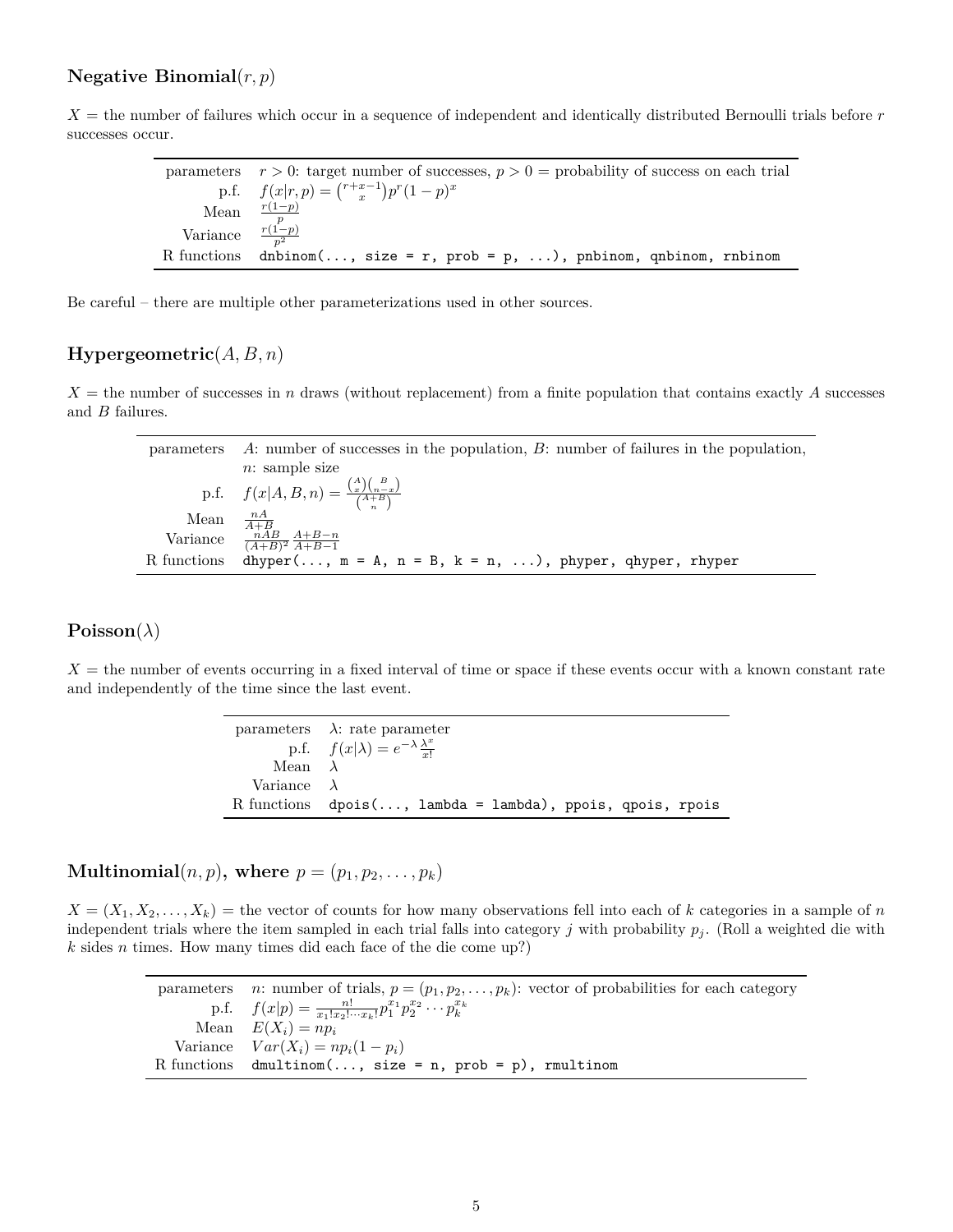# **Continous Distributions**

# $\mathbf{Normal}(\mu, \sigma^2)$

A real number.

```
parameters \mu: mean, \sigma^2 > 0: variance
           p.f. f(x|\mu, \sigma^2) = (2\pi\sigma^2)^{-\frac{1}{2}}e^{-\frac{1}{2}\frac{(x-\mu)^2}{\sigma^2}}Mean µ
   Variance σ
                  \sigma^2R functions dnorm(..., mean = \mu, sd = \sigma), pnorm, qnorm, rnorm
```

```
ggplot(data = data.frame(x = c(-4, 4)), mapping = aes(x = x)) +
  stat_function(fun = dnorm, args = list(mean = 0, sd = 1), color = "black") +stat_function(fun = donorm, args = list(mean = 2, sd = 0.5), color = "orange") +stat_function(fun = domrm, args = list(mean = -1, sd = 2), color = "cornflowerblue") +theme_bw()
```


# $\mathbf{Lognormal}(\mu, \sigma^2)$

A positive number. If  $X \sim \text{Lognormal}(\mu, \sigma^2)$  and  $Y = \log(X)$ , then  $Y \sim \text{Normal}(\mu, \sigma^2)$ .

parameters  $\mu$ : mean of log(*X*),  $\sigma^2 > 0$ : variance of log(*X*) p.f.  $f(x|\mu, \sigma^2) = x^{-1} (2\pi \sigma^2)^{-\frac{1}{2}} \exp \left[-\frac{1}{2}\right]$  $\{\log(x) - \mu\}^2$  $\frac{x(-\mu)^2}{\sigma^2}$ Mean  $\exp\left(\mu + \frac{\sigma^2}{2}\right)$  $\left(\frac{r^2}{2}\right)^2$ Variance  $^{2}) + 1$ } exp(2 $\mu + \sigma^{2}$ ) R functions dlnorm(..., meanlog =  $\mu$ , sdlog =  $\sigma$ ), plnorm, qlnorm, rlnorm



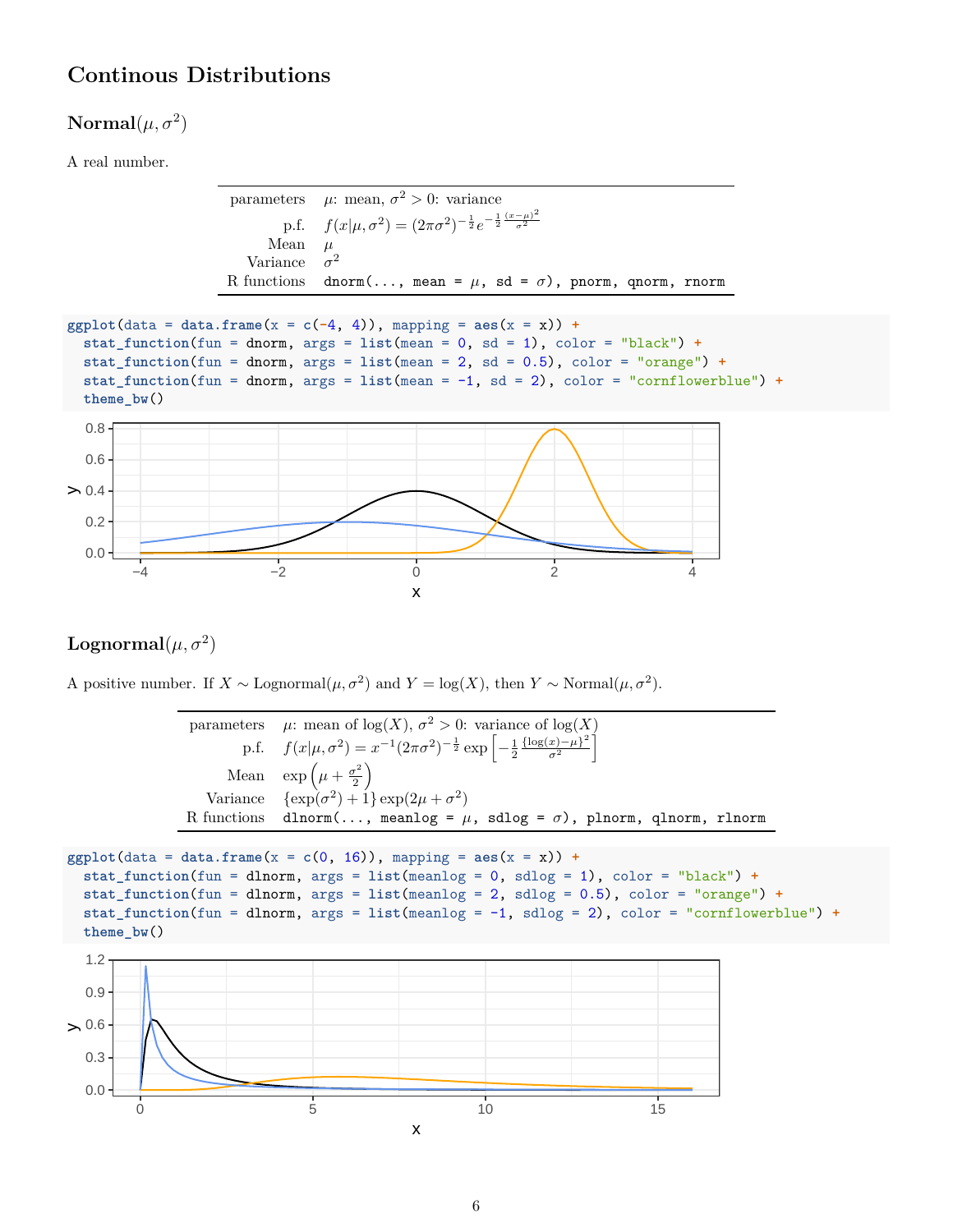#### **Exponential** $(\lambda)$

A non-negative real number. Often used as a model for waiting times – but need to check whether this is a good model for a given data set.

|                                | parameters $\lambda > 0$ : rate parameter               |  |
|--------------------------------|---------------------------------------------------------|--|
|                                | p.f. $f(x \lambda) = \lambda e^{-\lambda x}$            |  |
| Mean $\frac{1}{\lambda}$       |                                                         |  |
| Variance $\frac{1}{\lambda^2}$ |                                                         |  |
|                                | R functions dexp(, rate = $\lambda$ ), pexp, qexp, rexp |  |

Be careful – in some sources, the exponential distribution is parameterized in terms of a scale parameter  $\beta = \frac{1}{\lambda}$ 

```
ggplot(data = data frame(x = c(0, 10)), mapping = aes(x = x)) +stat_function(fun = dexp, args = list(rate = 1), color = "black") +stat_function(fun = dexp, args = list(rate = 0.5), color = "orange") +
  stat_function(fun = dexp, args = list(rate = 2), color = "cornflowerblue") +
  theme_bw()
```


# $\textbf{Gamma}(\alpha, \lambda)$

A non-negative real number. Often used as a model for waiting times – but need to check whether this is a good model for a given data set.

|                                     | parameters $\alpha \geq 0$ : shape parameter, $\lambda > 0$ : rate parameter                     |  |  |
|-------------------------------------|--------------------------------------------------------------------------------------------------|--|--|
|                                     | p.f. $f(x \alpha,\lambda) = \frac{\lambda^{\alpha}}{\Gamma(\alpha)} x^{\alpha-1} e^{-\lambda x}$ |  |  |
| Mean $\frac{\alpha}{\lambda}$       |                                                                                                  |  |  |
| Variance $\frac{\alpha}{\lambda^2}$ |                                                                                                  |  |  |
|                                     | R functions dgamma(, shape = $\alpha$ , rate = $\lambda$ ), pgamma, qgamma, rgamma               |  |  |

Be careful – there are multiple other parameterizations used in other sources.

```
ggplot(data = data.frame(x = c(0, 4)), mapping = aes(x = x)) +
 stat_function(fun = dgamma, args = list(shape = 0.8, rate = 1), color = "black") +
 stat_function(fun = dgamma, args = list(shape = 2, rate = 0.5), color = "orange") +
 stat_function(fun = dgamma, args = list(shape = 4, rate = 2), color = "cornflowerblue") +
 theme_bw()
  0.0
  0.5
  1.0
  1.5
        0 1 2 3 4
                                       x
\mathord{\geqslant}
```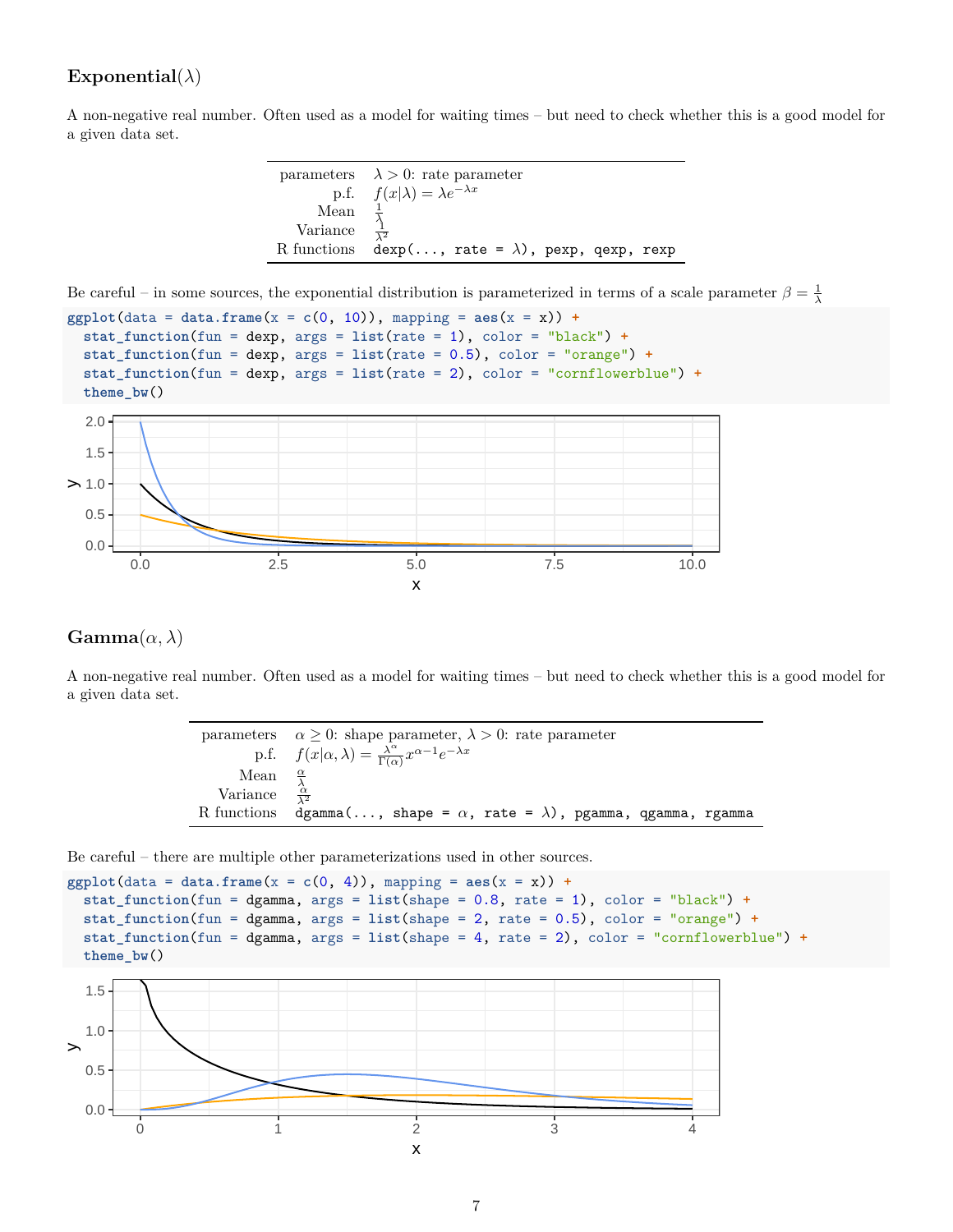# **Chi-Squared**(*n*)

A non-negative real number.



| parameters $\nu$ : degrees of freedom                                                                                                     |
|-------------------------------------------------------------------------------------------------------------------------------------------|
| p.f. $f(x \nu) = \frac{\Gamma(\frac{\nu+1}{2})}{\sqrt{\nu \pi} \Gamma(\frac{\nu}{2})} \left(1 + \frac{x^2}{\nu}\right)^{\frac{\nu+1}{2}}$ |
| Mean 0 for $\nu > 1$ , otherwise undefined                                                                                                |
| Variance $\frac{\nu}{\nu-2}$ for $\nu > 2$                                                                                                |
| R functions $dt(\ldots, df = \nu)$ , pt, qt, rt                                                                                           |

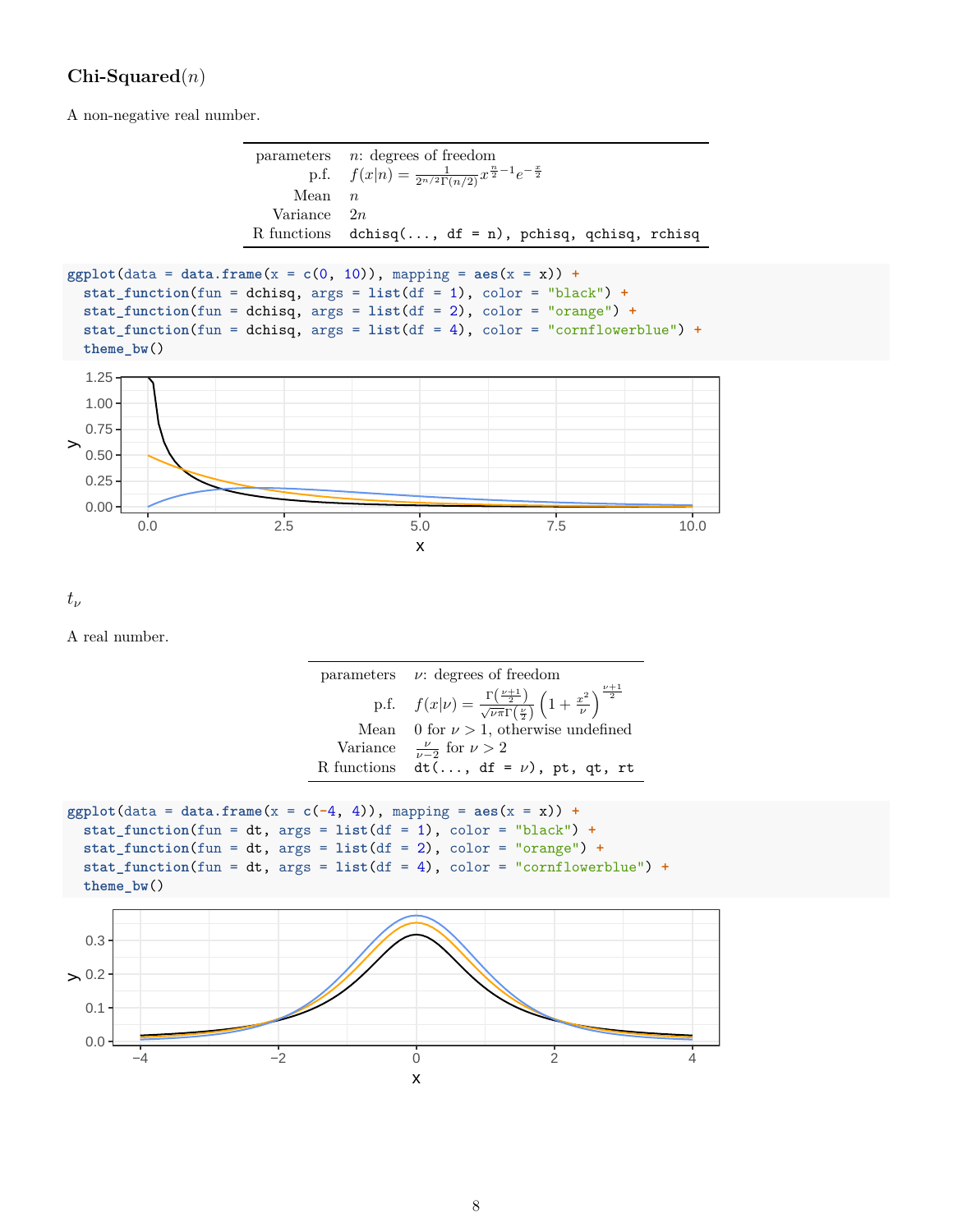$\mathbf{F}(\nu_1,\nu_2)$ 

A non-negative real number.



#### **Pareto** $(x_0, \alpha)$

A real number that is greater than or equal to  $x_0$ .

parameters  $x_0$ : lower bound of support,  $\alpha$ : shape parameter p.f.  $f(x|x_0, \alpha) = \frac{\alpha x_0^{\alpha}}{x^{\alpha+1}} \mathbb{I}_{[x_0, \infty)}(x) = \begin{cases} \frac{\alpha x_0^{\alpha}}{x^{\alpha+1}} & \text{if } x_0 \neq x_0, \\ 0, & \text{if } x_0 \neq x_0 \end{cases}$  $\frac{\alpha x_0}{x^{\alpha+1}}$  if  $x \geq x_0$ 0 otherwise R functions Not provided as part of base R

```
#' Calculate pdf of a Pareto distribution
#'
#' @param x vector of real numbers at which to evaluate the Pareto density
#' @param x_0 location parameter for the Pareto distribution
#' @param alpha scale parameter for the Pareto distribution
#'
#' @return vector of the same length as x of values of the Pareto density function.
dpareto <- function(x, x_0, alpha) {
   result <- rep(-Inf, length(x))
   inds_x_greater_x_0 <- (x > x_0)
   result[inds_x_greater_x_0] <- log(alpha) + alpha * log(x_0) - (alpha + 1) * log(x[inds_x_greater_x_0])
   return(exp(result))
}
ggplot(data = data-frame(x = c(0, 20)), mapping = aes(x = x)) +stat_function(fun = dpareto, args = c(x_0 = 1, \text{ alpha} = 1), n = 1001) +stat_function(fun = dpareto, \arg s = c(x_0 = 5, \text{ alpha} = 3), n = 1001, color = "orange") +
    stat_function(fun = dpareto, args = c(x_0 = 5, alpha = 2), n = 1001, color = "cornflowerblue") +
  theme_bw()
  0.00
  0.25
> 0.500.75
  1.00
         0 5 10 15 20
                                         x
```